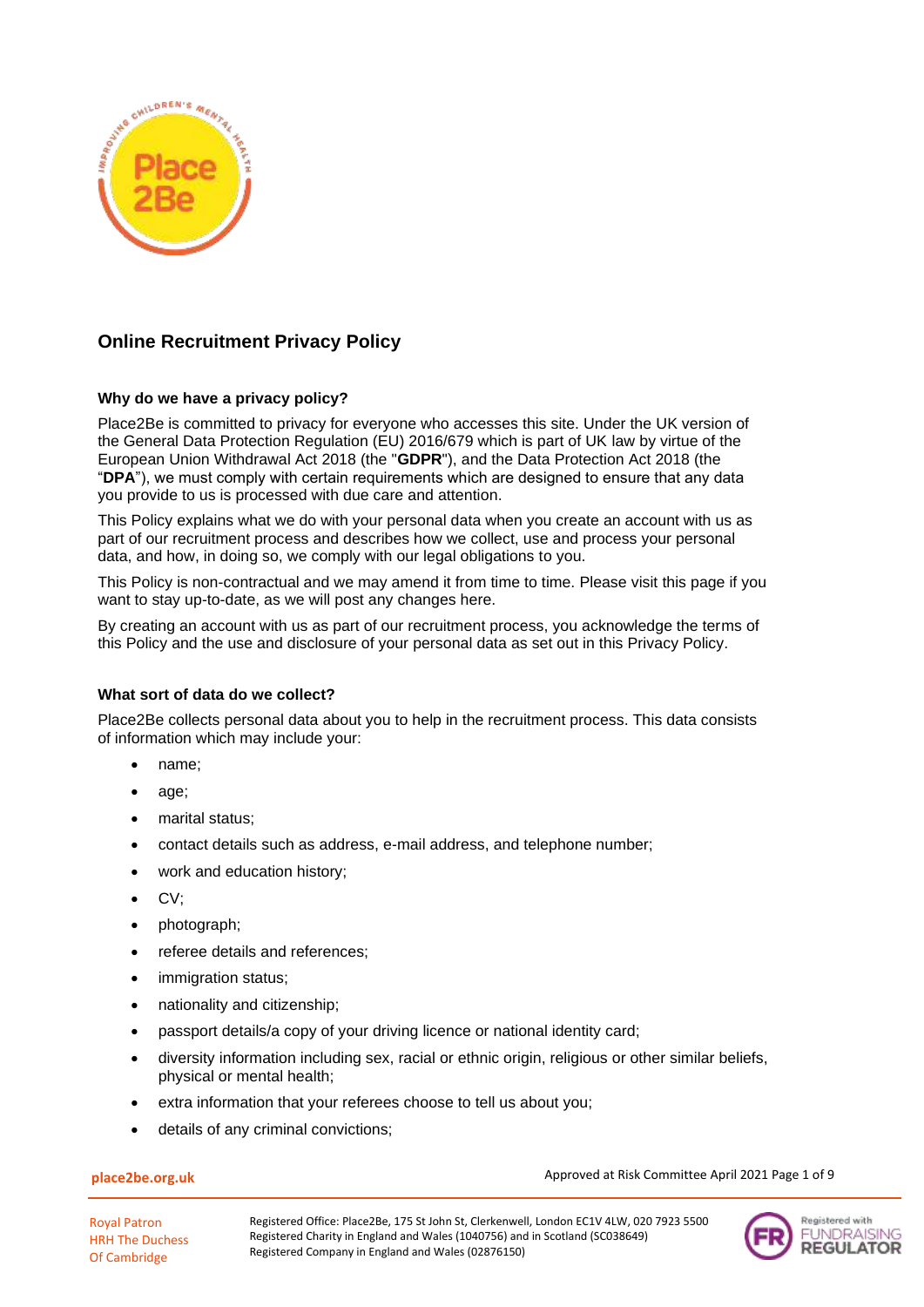- your responses to and the results of assessments administered through the website, as well as any details of your eligibility to work; and
- health data such as COVID-19 vaccination status and/or COVID-19 test results (a separate privacy policy will be provided at the time we collect this information, stating what information is collected, and why).

Please note that the above list is not exhaustive.

### **Why do we process this personal data?**

We process this personal data as necessary to aid the recruitment process. We may also use data collected in our system to help us to understand our users as a group so that we can provide you with a better service. We collect, and process sensitive personal data only so far as is necessary to ensure we conform with legal requirements, for example equal opportunity laws. For information on our legal bases for processing your personal data, please see 'Legal bases for processing your data' below.

### **How do we collect your personal data?**

We collect your personal data in three primary ways:

### • **Personal data that you give to us**

This includes information that you give us when you create an account through our online recruitment portal and any other data you send to us.

### • **Personal data that we receive from other sources**

This may include any information obtained from third party sources such as LinkedIn, Twitter and Google Plus, as well as any information obtained from recruitment agencies, referees or third party service providers undertaking background checks.

### • **Personal data that we collect automatically**

We may also collect certain information from you indirectly as a result of online behaviour, including:

- $\circ$  Technical information such as the internet protocol (known as IP) address used to connect your computer to the internet, your log-in information, time of access, date of access, time zone setting, web page(s) visited, software crash reports, type and version of browser used, browser plug-in types and versions used, and operating system and platform to ensure the security of your account and to verify that the person operating your account is you;
- o Your visit, including the full Uniform Resource Locators (URL) clickstream to, through and from our websites (including date and time), services you viewed or searched for, page response times, download errors, length of visits to certain pages, page interaction information (such as scrolling, clicks, and mouse-overs), and methods used to browse away from the page and any phone number used to call out customer service team; and
- Information about your computer or device allowing us to analyse trends, administer our websites, track your web navigation, and gather broad demographic information for aggregated use.

To do this we may use cookies (pieces of data sent by a website to your computer and stored on its hard drive). Please see below for more information about how we use cookies.

### **Who do we share your data with?**

We may share your personal data with recruitment agencies.

#### **place2be.org.uk**

Document title □ Page 2 of 9



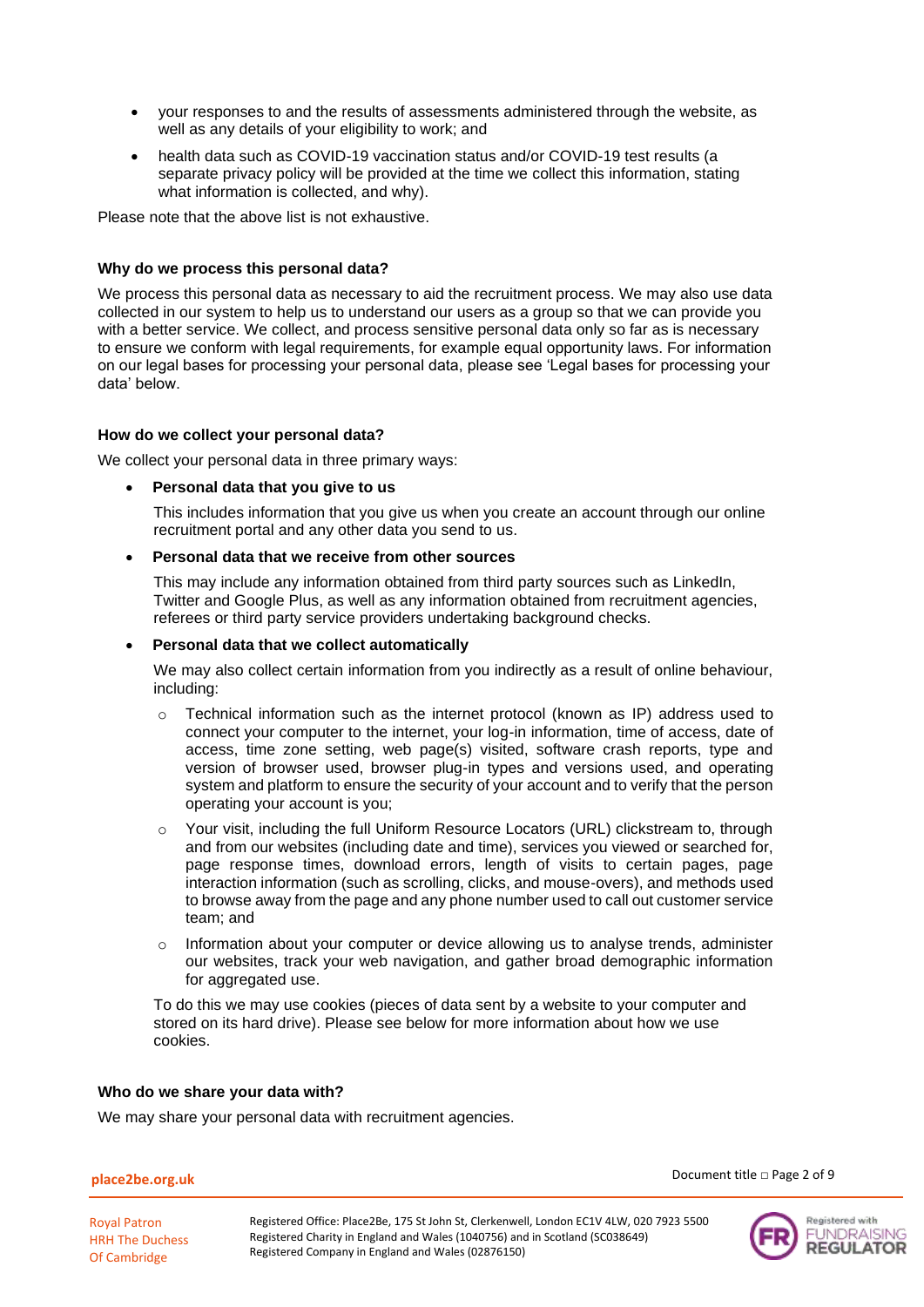### **How is this data safeguarded?**

The security of your data is extremely important to us. We will take all reasonable precautions necessary to protect your personal data from misuse, interference and loss, and unauthorised access, modification or disclosure.

This includes, for example, the protection of passwords using industry standard encryption, measures to preserve system security and prevent unauthorised access and back-up systems to prevent accidental or malicious loss of data. We may use third party data storage providers to store personal data electronically. We take reasonable steps to ensure this information is held as securely as information stored on our own equipment. Access to your personal data is only provided to our staff who help us to process data, in order to help with the recruitment process.

Unfortunately, there is always risk involved in sending information through any channel over the internet. You send information over the internet entirely at your own risk. Although we will do our best to protect your personal data, we cannot guarantee the security of your data transmitted over the internet and we do not warrant the security of any information, including personal data, which you transmit to us over the internet.

If you suspect any misuse or loss of or unauthorised access to your personal information please let us know immediately by contacting [privacy@place2be.org.uk.](mailto:privacy@place2be.org.uk)

### **How do we let you know if our policy changes?**

Any policy changes, either due to business reasons or future changes in legislation, will be posted on this page or, if substantial, may be promoted on the website or through e-mail notification.

### **How long do we keep your personal data?**

We will not keep your personal data for longer than is necessary for the purposes for which we have collected it, unless we believe that the law or other regulation requires us to keep it (for example, because of a request by a tax authority or in connection with any anticipated litigation) or if we require it to enforce our agreements.

Applicants who are unsuccessful either at the application stage or after their interview can request to have their data deleted from our systems. If a request is made, this will be deleted once 6 months has lapsed from the date of their application. Alternatively, applicants may wish to wait until the 12 month consent period expires and request for their data to be removed. If you have accepted a role with us, your details will be retained for 6 years from the date you leave Place2Be and your data will be handled in accordance with our staff privacy policy. This does not affect your rights as set out below (see the 'What are your rights?' section).

### **How do you request to remove your data?**

If you have Place2Be online recruitment account, you can stop receiving emails by updating 'My Details' section.

Step 1:

- 1. Login to system
- 2. Under my account click on **"Place2Be Recruitment Privacy Policy"**
- 3. Then select "remove my data"
- 4. Then click "save"

See screen shots below

Step 2:

### **place2be.org.uk**

Royal Patron HRH The Duchess Of Cambridge

Document title □ Page 3 of 9

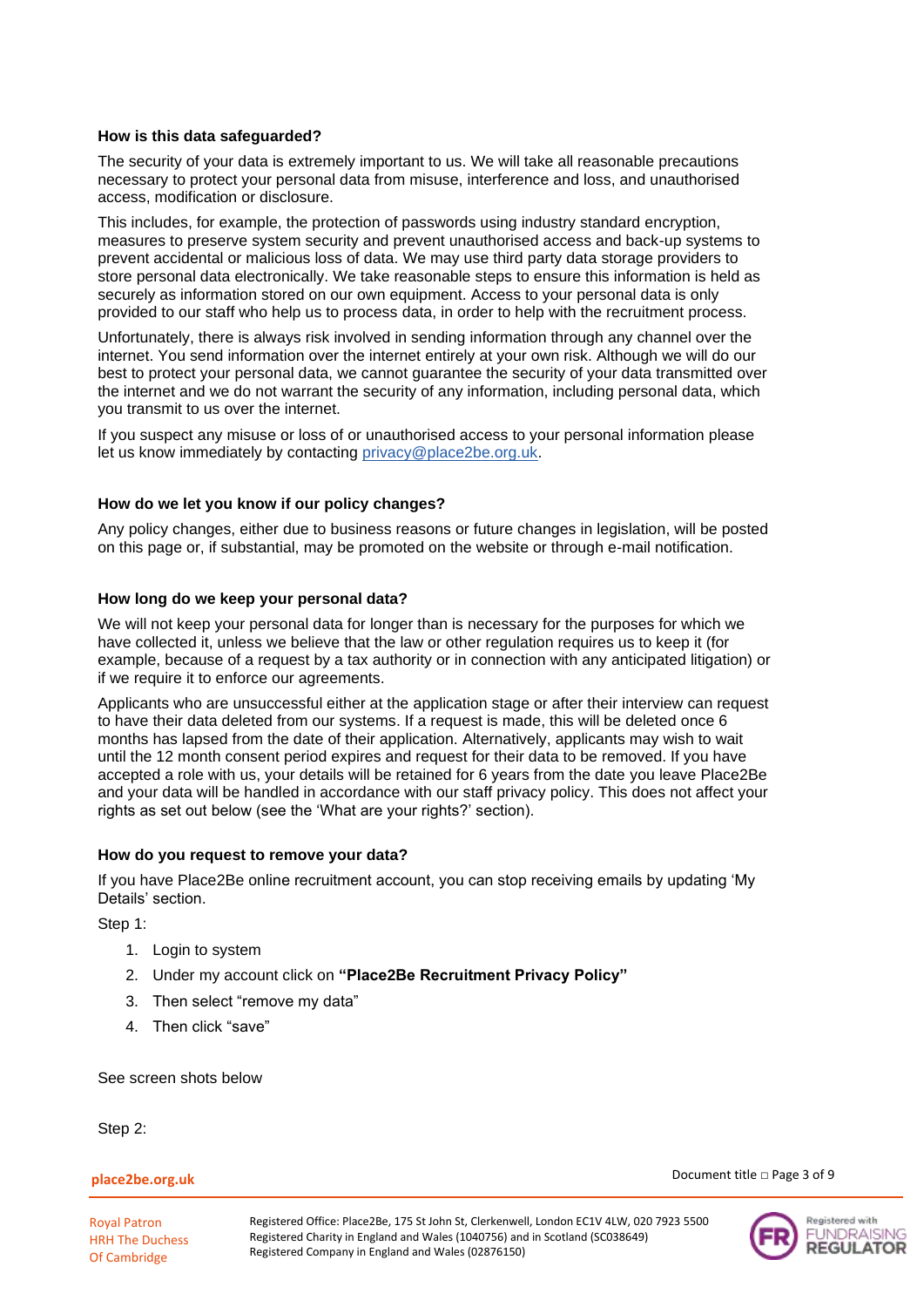| The information I have provided is accurate and complete to the best of my |                      |        | About Me                                                       | $\langle \mathcal{M} \rangle$ |
|----------------------------------------------------------------------------|----------------------|--------|----------------------------------------------------------------|-------------------------------|
| knowledge:                                                                 |                      |        | My Details                                                     | ÷.                            |
|                                                                            |                      |        | My Preferences                                                 | L                             |
|                                                                            |                      |        | My History                                                     | Í                             |
|                                                                            | <b>Print Profile</b> | Submit | Declaration                                                    | ✓                             |
|                                                                            |                      |        | Attachments                                                    | $\,$                          |
|                                                                            |                      |        | <b>Applications</b>                                            | s                             |
|                                                                            |                      |        | My Account                                                     | ್ರ                            |
|                                                                            |                      |        | Change Login Details<br>Place2Be Recruitment Privacy<br>Policy |                               |
|                                                                            |                      |        |                                                                |                               |

### Step: 3:



This does not affect your rights as set out below (see the 'What are your rights?' section).

### **What is our policy on Cookies?**

Cookies are small data files sent by a website to your computer that are stored on your hard drive when you visit certain online pages of our website.

Cookies allow the website to identify and interact with your computer (for example so we can remember your login details if you have opted to 'stay signed in'). We do not use cookies to retrieve information that was not originally sent by us to you in a cookie.

You can set your browser to accept or reject all cookies, or notify you when a cookie is sent. If you reject cookies or delete our cookies, you may still use our websites, but you may have reduced functionality and access to certain areas of our websites or your account.

In addition to the express notice provided on our website when you first visit, your continued use of our website is your acceptance of our continued use of cookies on our website.

**place2be.org.uk**

Document title □ Page 4 of 9

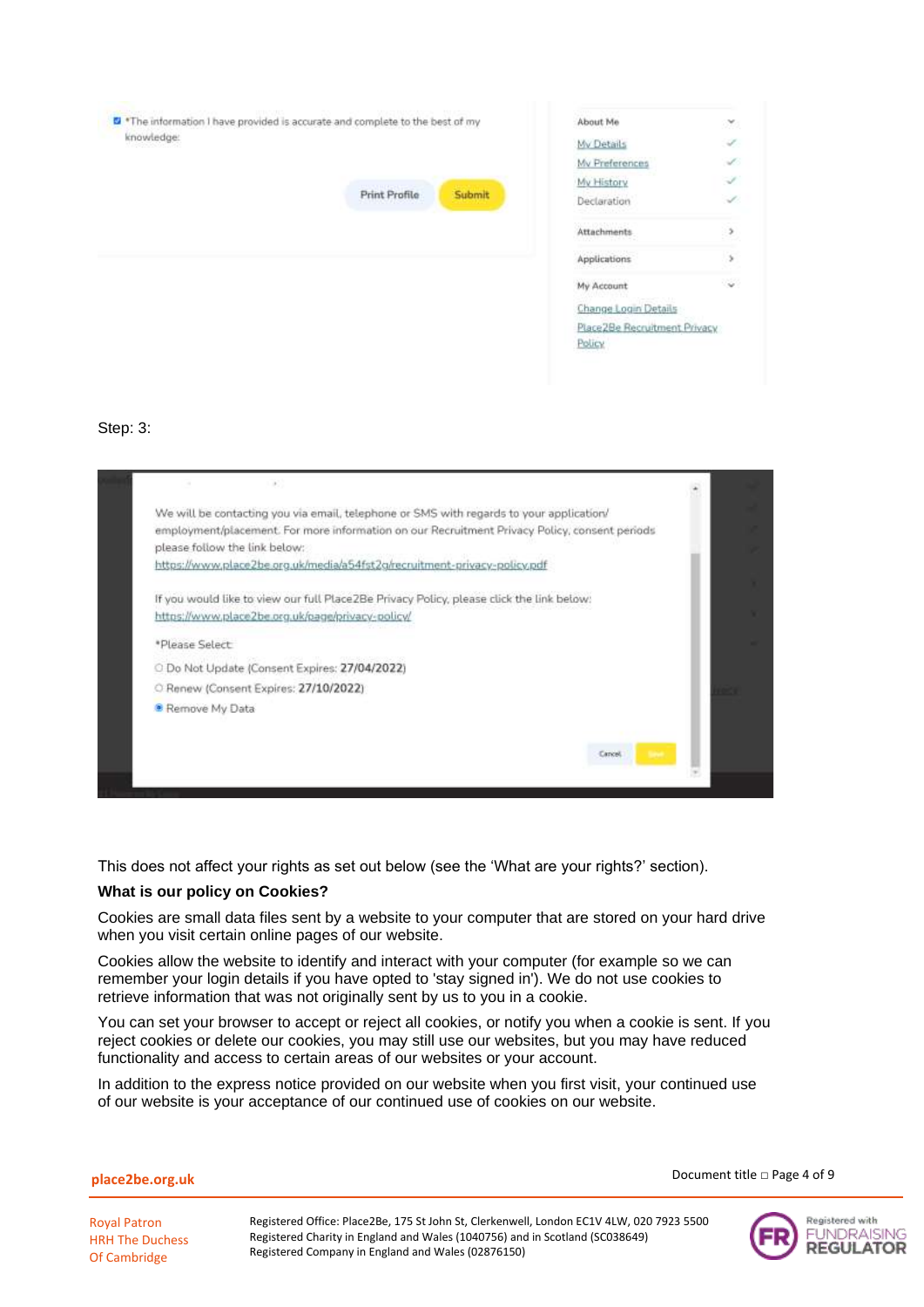### **What are your rights?**

One of the GDPR's main objectives is to protect and clarify the rights of UK citizens and individuals in the UK with regards to data privacy. Even if we already hold your personal data, you still have various rights in relation to it, which we have set out below.

To get in touch about these rights, please contact us. We will seek to deal with your request without undue delay, and in any event within one month (subject to any extensions to which we are lawfully entitled). Please note that we may keep a record of your communications to help us resolve any issues which you raise.

The GDPR gives you the following rights in relation to your personal data:

- **Right to object:** this right enables you to object to us processing your personal data where we do so for one of the following four reasons: (i) because it is within our legitimate interests; (ii) to enable us to perform a task in the public interest or exercise official authority; (iii) to send you direct marketing materials; and (iv) for scientific, historical, research, or statistical purposes.
- **Right to withdraw consent:** Where we have obtained your consent to process your personal data for certain activities, you may withdraw this consent at any time and we will cease to carry out that particular activity that you previously consented to unless we consider that there is an alternative legal basis to justify our continued processing of your data for this purpose, in which case we will inform you of this condition.
- **Data Subject Access Requests (DSAR):** You may ask us to confirm what information we hold about you at any time, and request us to modify, update or delete such information. We may ask you for more information about your request. If we provide you with access to the information we hold about you, we will not charge you for this unless your request is "manifestly unfounded or excessive". If you request further copies of this information from us, we may charge you a reasonable administrative cost. Where we are legally permitted to do so, we may refuse your request. If we refuse your request we will tell you the reasons for doing so.
- **Right to erasure:** You have the right to request that we "erase" your personal data in certain circumstances. Normally, the information must meet one of the following criteria:
	- $\circ$  the data are no longer necessary for the purpose for which we originally collected and/or processed them;
	- o where previously given, you have withdrawn your consent to us processing your data, and there is no other valid reason for us to continue processing;
	- $\circ$  the data has been processed unlawfully (i.e. in a manner which does not comply with the GDPR);
	- o it is necessary for the data to be erased in order for us to comply with our obligations as a data controller under UK law; or
	- $\circ$  if we process the data because we believe it necessary to do so for our legitimate interests, you object to the processing and we are unable to demonstrate overriding legitimate grounds for our continued processing;
- We would only be entitled to refuse to comply with your request for erasure for one of the following reasons:
	- o to exercise the right of freedom of expression and information;
	- o to comply with legal obligations or for the performance of a public interest task or exercise of official authority;

```
place2be.org.uk
```
Document title □ Page 5 of 9

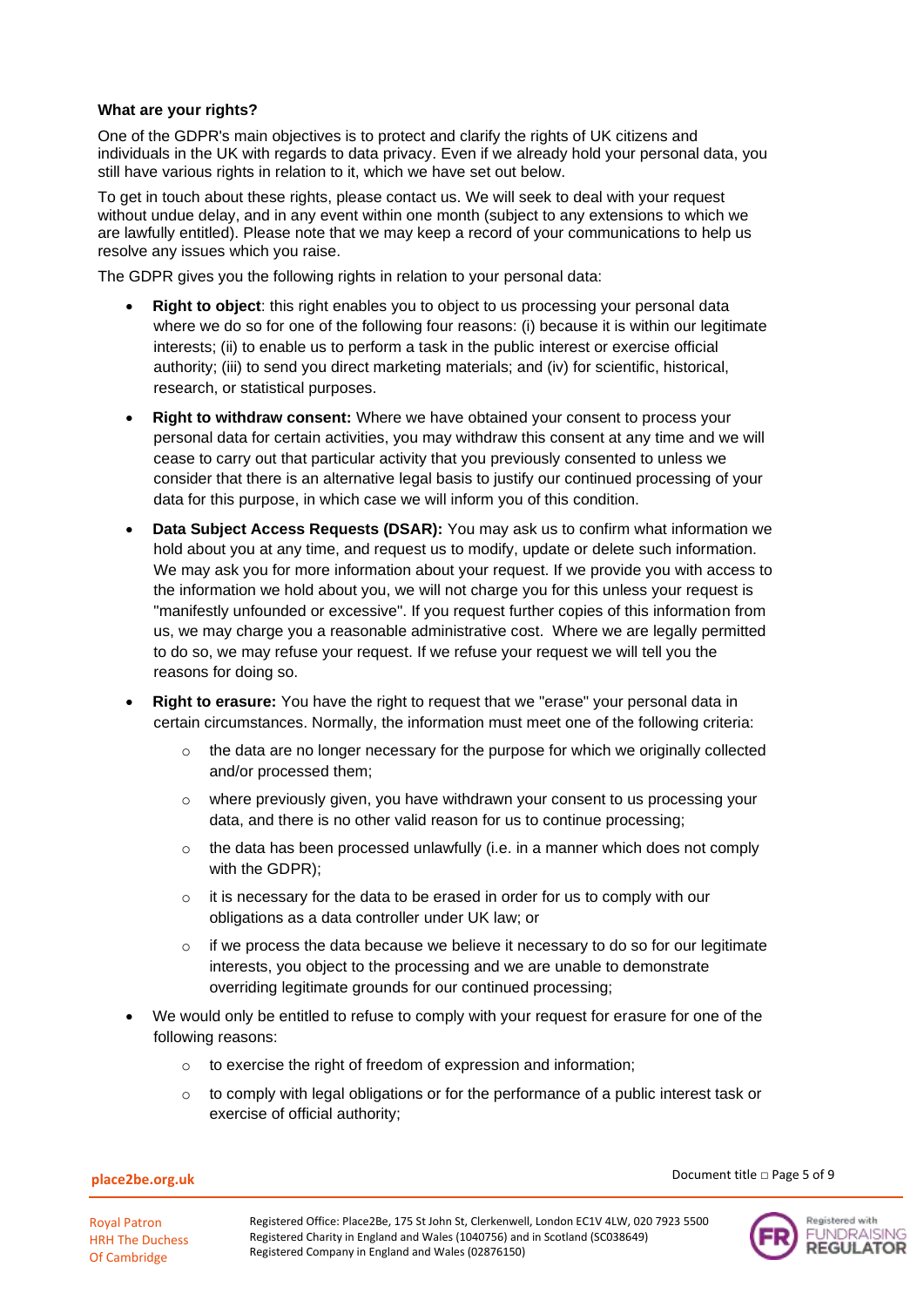- o for public health reasons in the public interest;
- o for archival, research or statistical purposes; or
- o to exercise or defend a legal claim.
- When complying with a valid request for the erasure of data we will take all reasonably practicable steps to delete the relevant data.
- **Right to restrict processing**: You have the right to request that we restrict our processing of your personal data in certain circumstances. This means that we can only continue to store your data and will not be able to carry out any further processing activities with it until either: (i) one of the circumstances listed below is resolved; (ii) you consent; or (iii) further processing is necessary for either the establishment, exercise or defence of legal claims, the protection of the rights of another individual, or reasons of important public interest.
- The circumstances in which you are entitled to request that we restrict the processing of your personal data are:
	- $\circ$  Where you dispute the accuracy of the personal data that we are processing about you. In this case, our processing of your personal data will be restricted for the period during which the accuracy of the data is verified;
	- o Where you object to our processing of your personal data for our legitimate interests. Here, you can request that the data be restricted while we verify our grounds for processing your personal data;
	- $\circ$  Where our processing of your data is unlawful, but you would prefer us to restrict our processing of it rather than erasing it; and
	- $\circ$  Where we have no further need to process your personal data but you require the data to establish, exercise, or defend legal claims.
- If we have shared your personal data with third parties, we will notify them about the restricted processing unless this is impossible or involves disproportionate effort. We will, of course, notify you before lifting any restriction on processing your personal data.
- **Right to rectification**: You also have the right to request that we rectify any inaccurate or incomplete personal data that we hold about you, including by means of providing a supplementary statement.
- **Right of data portability:** If you wish, you have the right to transfer your personal data between data controllers. In effect, this means that you are able to transfer the details we hold on you to another employer or a third party. To allow you to do so, we will provide you with your data in a commonly used machine-readable format so that you can transfer the data to another employer. Alternatively, we may directly transfer the data for you. This right of data portability applies to: (i) personal data that we process automatically (i.e. without any human intervention); (ii) personal data provided by you; and (iii) personal data that we process based on your consent or in order to fulfil a contract.
- **Right to lodge a complaint with the Information Commissioner's Office**: You also have the right to lodge a complaint with the Information Commissioner's Office. You can contact them in the following ways:
	- o Phone: 0303 123 1113
	- o Email: casework@ico.org.uk
	- o Live chat

### **place2be.org.uk**

Royal Patron HRH The Duchess Of Cambridge



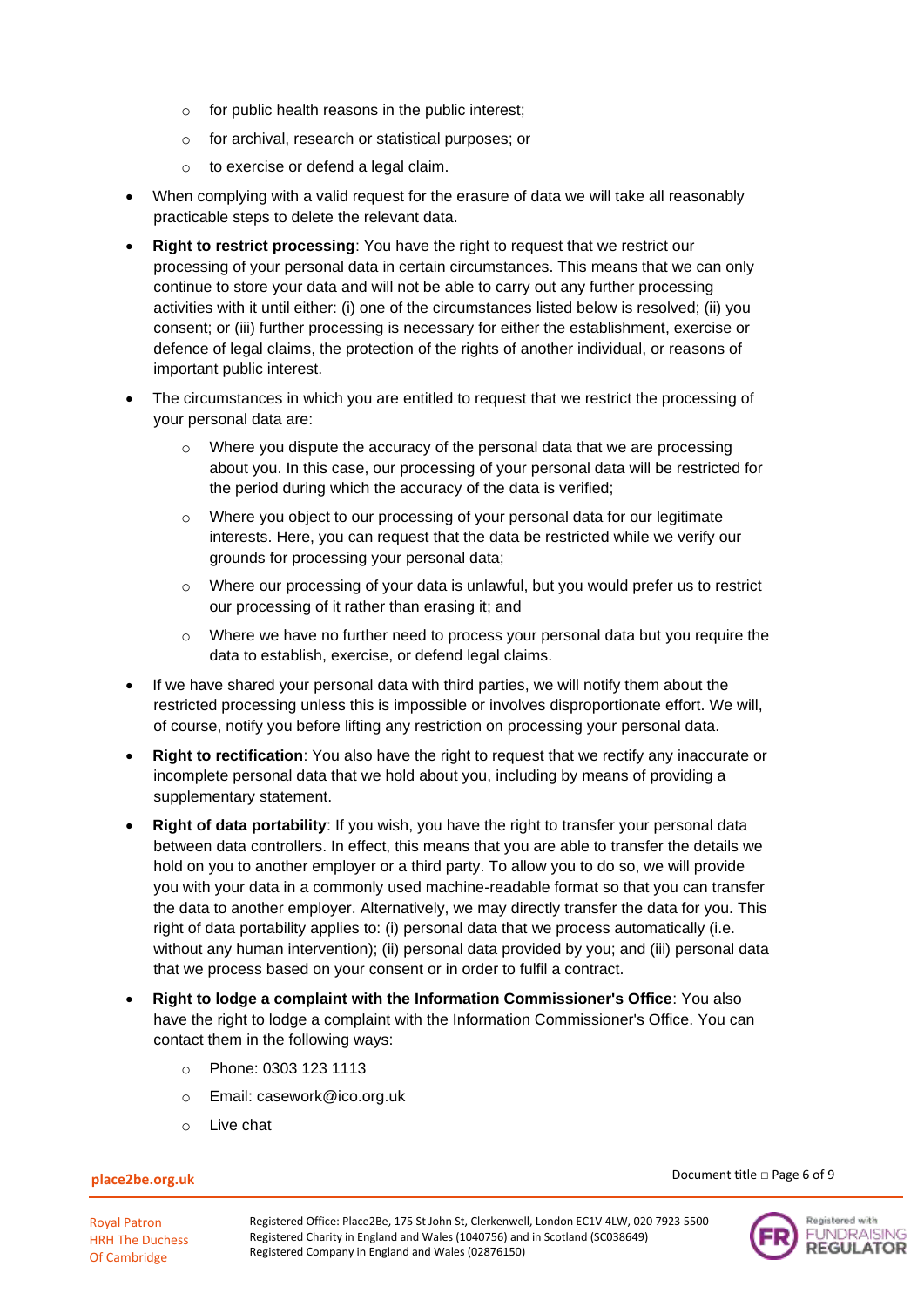o Post: Information Commissioner's Office, Wycliffe House, Water Lane, Wilmslow, Cheshire SK9 5AF.

If you would like to exercise any of these rights, or withdraw your consent to the processing of your personal data (where consent is our legal basis for processing your personal data), please contact [privacy@place2be.org.uk.](mailto:privacy@place2be.org.uk) Please note that we may keep a record of your communications to help us resolve any issues which you raise.

### **Legal bases for processing your data**

We have to have lawful reasons for holding personal information. The reasons that are deemed to be lawful are set out in the GDPR and the DPA, and the ways in which we are lawfully able to process your data are:

- where using your data is in our legitimate interests, to ensure the smooth running of our recruitment process;
- where you give us consent to use your personal data, as long as that consent is given freely and without pressure, and where you are kept fully informed;
- where processing your personal data is necessary to establish, exercise or defend legal claims;
- where processing your personal data is necessary for us to carry out our legal obligations, including our employment and social security law obligations and/or; and
- where processing your personal data is necessary for us to ensure our compliance with our equal opportunities obligations.

### **What are our charity's details?**

Registered office address: Place2Be, 175 St. John Street, London, England, EC1V 4LW Tel: 020 7923 5500.

Registered charity number 1040756 (England and Wales) SC038649 (Scotland). Registered Company number 02876150.

You can read the Privacy Notice on our main website here: place2be.org.uk/privacy

\_\_\_\_\_\_\_\_\_\_\_\_\_\_\_\_\_\_\_

### **Terminology**

**Archiving** - this is the process where candidate users are asked if they want their personal data to remain on the Place2Be's online recruitment database. As explained above, if a user does not indicate that they wish their details to be retained, their record is deleted from, or anonymised in, our database. This means that the candidate will not be able to sign in to Place2Be's online recruitment account and also means that their details will not be accessible by Place2Be's Recruitment Team. Please note this process is carried out in accordance with the data protection laws.

**Data** - information which is being processed by equipment operating automatically in response to instructions given for that purpose, is recorded with the intention that it should be processed by means of such equipment, is recorded as part of a relevant filing system or with the intention that it should form part of a relevant filing system or forms part of an accessible record.

**UK General Data Protection Regulation** (the "**GDPR**"), and the **Data Protection Act 2018** (the "**DPA**") - these laws set out the principles relating to the use of personal data to ensure that the rights of the person who is the subject of the data are protected under the law.

**Personal data** - means any information relating to an identified or identifiable natural person ('data subject');

**place2be.org.uk**

Document title □ Page 7 of 9

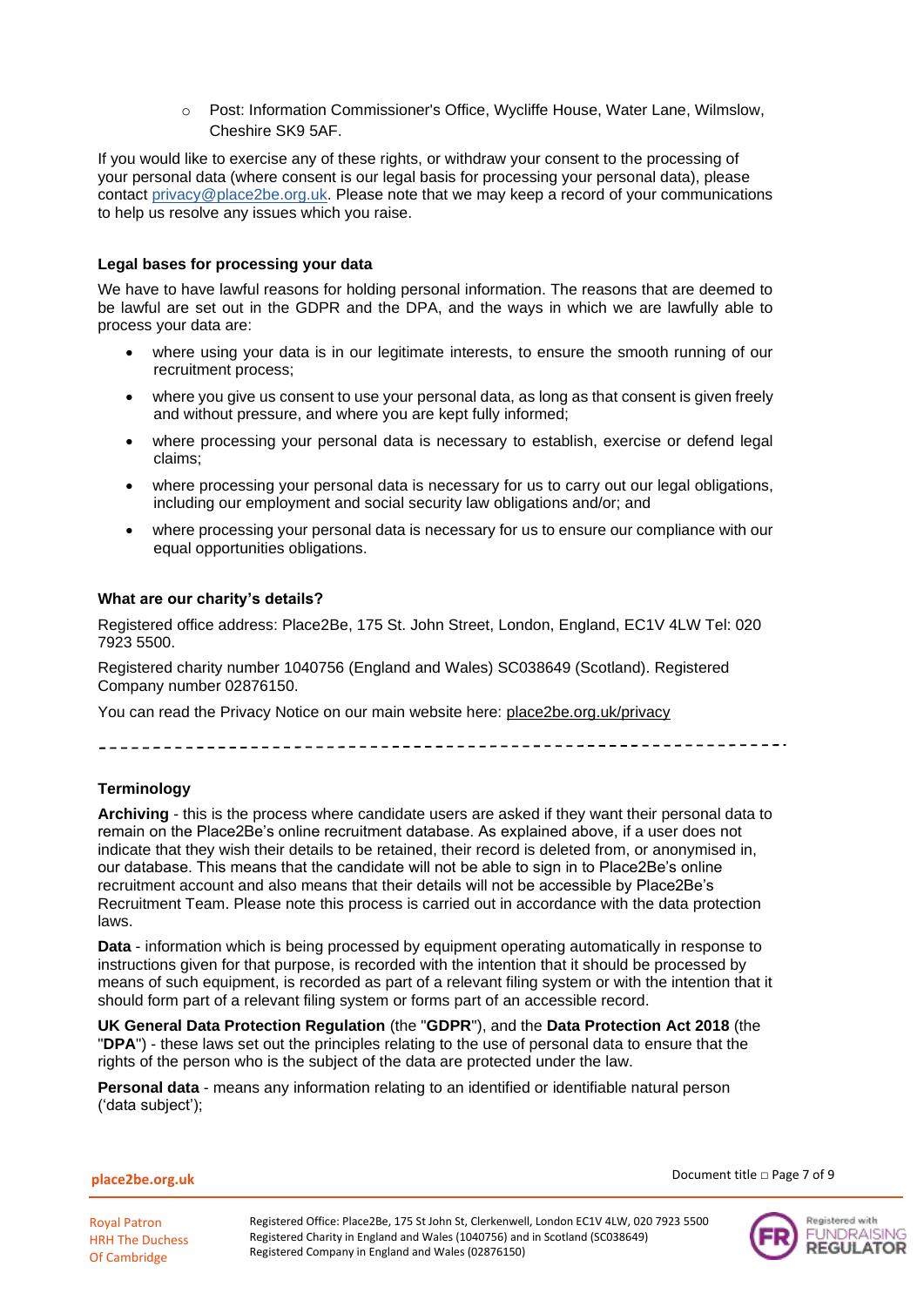**Place2Be** - Registered charity number 1040756 (England and Wales) and SC038649 (Scotland). Registered Company number 02876150.

**Privacy policy** - this statement by Place2Be which explains the ways that we try to protect our users' data.

**Recruitment process** - the process of gaining employment and recruiting new staff or counsellors on placement and the ongoing administrative process involved once a user has gained paid employment or a placement.

**Sensitive personal data** - this is "special categories of personal data" for the purposes of the GDPR, which consists of information as to the racial or ethnic origin of the data subject, political opinions, religious beliefs or other beliefs of a similar nature, membership of a trade union, physical or mental health or condition, sexual life, the commission or alleged commission of any offence or any proceedings related to any offence.

**Third parties** - these are companies and people other than Place2Be.

**Usage of data in the system** - this is when all data is collected and processed as a total to enable us to look at such information as demographic and geographic trends, so that we can try to produce a better service in the future.

**Users** - people who use our website and register their details with us for the purposes of recruitment, either to gain paid employment or a placement.

**place2be.org.uk**

Royal Patron HRH The Duchess Of Cambridge

Registered Office: Place2Be, 175 St John St, Clerkenwell, London EC1V 4LW, 020 7923 5500 Registered Charity in England and Wales (1040756) and in Scotland (SC038649) Registered Company in England and Wales (02876150)

Document title □ Page 8 of 9